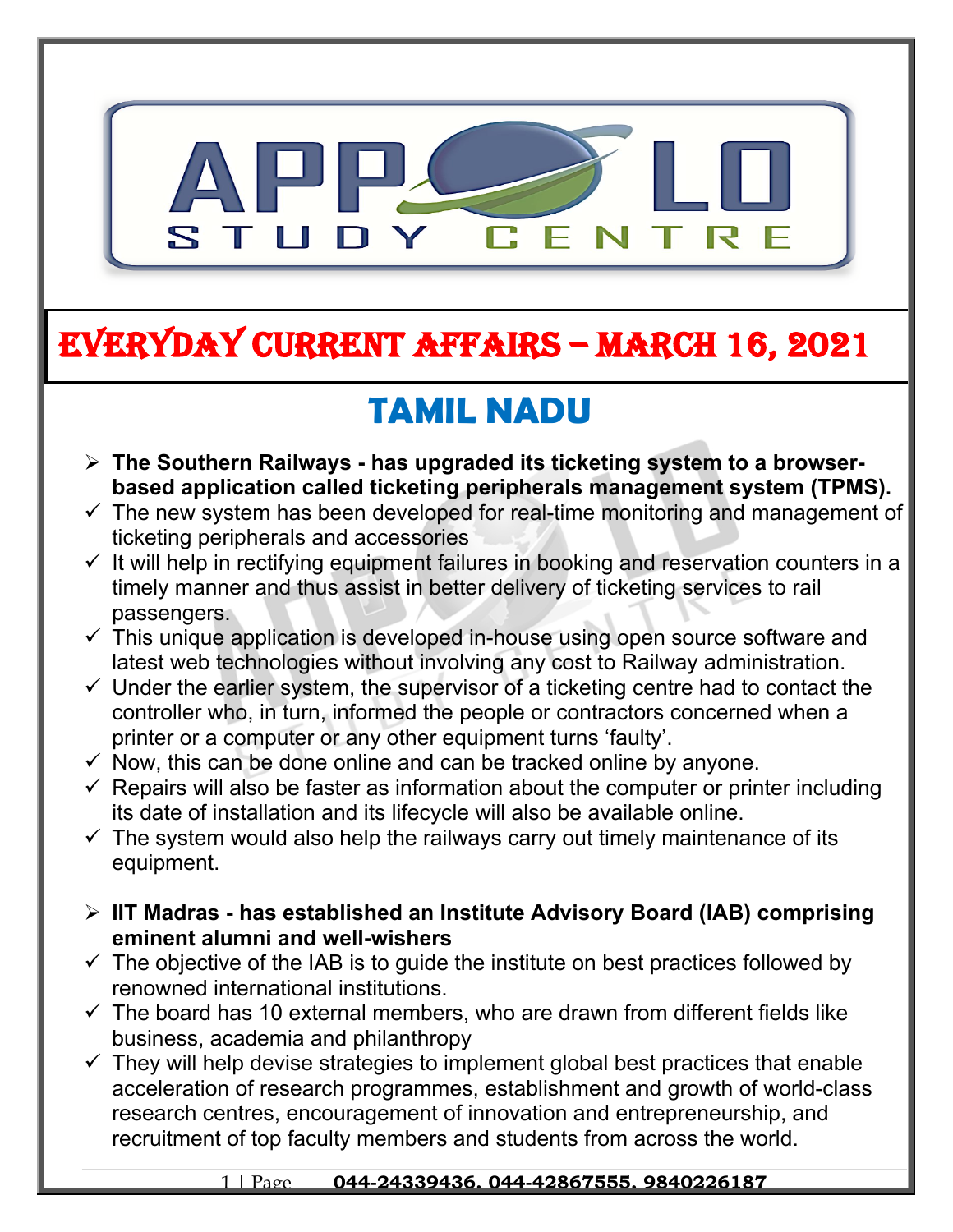$\checkmark$  The Board will also help connect faculty and students with internationally acclaimed researchers, strengthen industry connections with the institute and continue to raise an endowment of ₹2,000 crore.

## **NATIONAL**

- **India is the world's second-largest arms importer, even though the country's arms imports fell by 33% between 2011-2015 and 2016-2020**
- $\checkmark$  Saudi Arabia topped the list of arms importers (11%), followed by India, Egypt (5.8%), Australia (5.1%) and China (4.7%).
- $\checkmark$  Pakistan was placed at the 10th (2.7%) position.



- $\checkmark$  India accounted for 9.5% of total global arms imports during 2016-2020
- $\checkmark$  This was revealed by the latest data on international arms transfers released by Stockholm International Peace Research Institute (SIPRI) on March 15.
- $\checkmark$  India's top three arms suppliers during 2016-2020 were Russia (49%), France (18%) and Israel (13%), followed by the US in the fourth place.
- $\checkmark$  Though Russia was the most affected supplier, India's arms imports from the US also fell by 46%, as per the Swedish think-tank.
- $\checkmark$  But still, over 60% of the weapons systems used by the 1.5 million strong Indian armed forces are still of Russian-origin.
- $\checkmark$  The report does not take into account India's mega deals with Russia for which deliveries are yet to begin.
- $\checkmark$  These include the \$5.43 billion one for S-400 Triumf surface-to-air missile systems in 2018 and the over \$3 billion lease of Akula-1 nuclear-powered attack submarine in 2019.
- $\checkmark$  The five largest arms exporters in 2016-20 were the US (37% share), Russia (20%), France (8.2%), Germany (5.5%) and China (5.2%), together accounting for 76% of all exports of major weapon systems.
- $\checkmark$  While the major clients of the US were Saudi Arabia, Australia and South Korea, Russia's main customers included India, China and Algeria.
- $\checkmark$  Pakistan, Bangladesh and Algeria, in turn, were the major recipients of Chinese arms.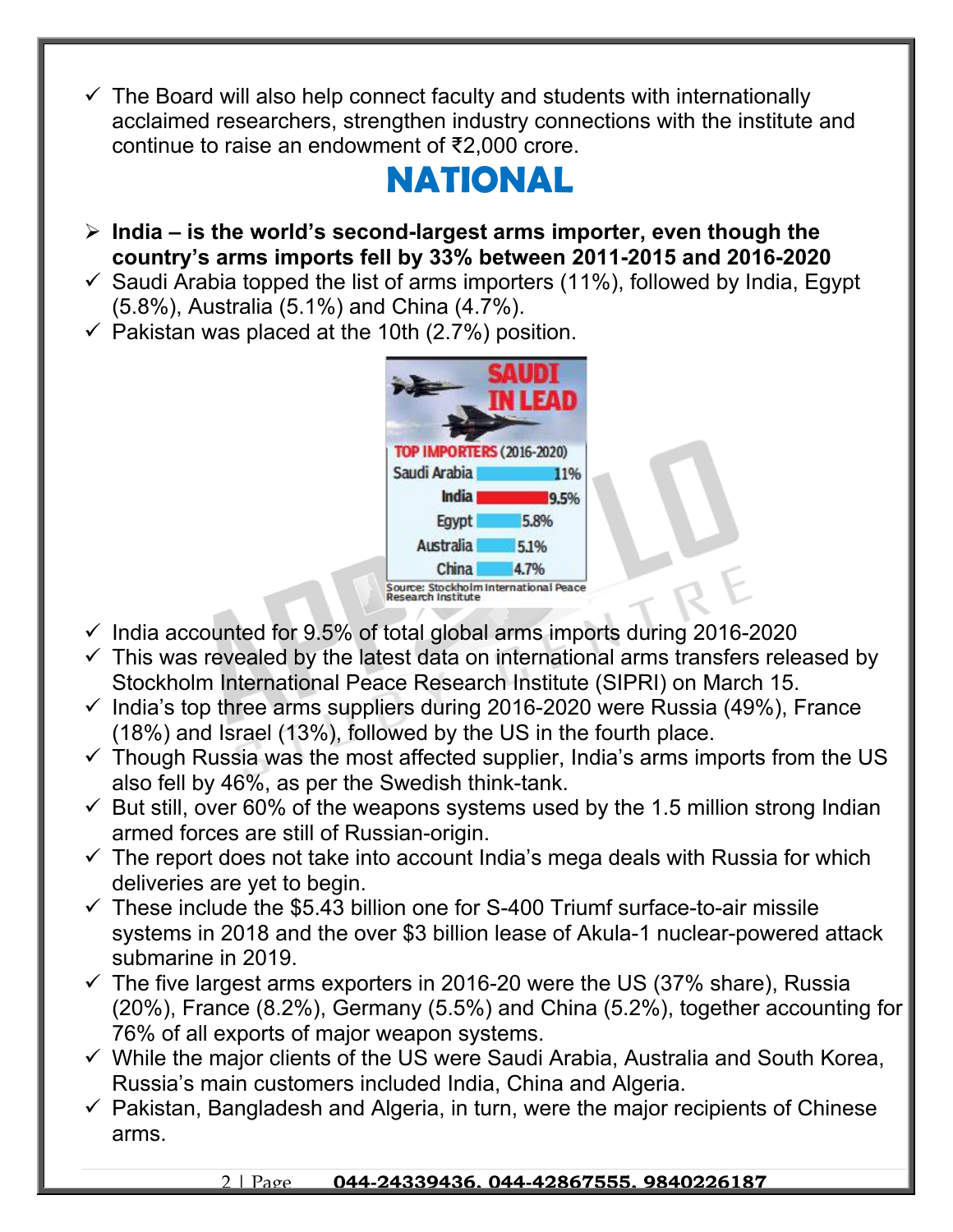- **On March 15, the government assured the Lok Sabha that it is not planning to privatise Life Insurance Corporation (LIC).**
- $\checkmark$  The Government has only planned an IPO to raise the market share of the largest life insurer in the country and bring more investment for better prospects of its policy holders.
- $\checkmark$  This was announced by the Minister of state for finance Anurag Thakur while responding to questions on LIC disinvestment.
- **On March 15, Twitter announced a series of initiatives in several Indian languages to encourage "healthy" conversations ahead of the assembly elections in Assam, West Bengal, Tamil Nadu, Kerala and Puducherry.**
- $\checkmark$  The platform will publish a series of eye-openers to tackle misinformation regarding EVMs, VVPATs, postal ballots, Covid-19 related restrictions, among other issues.
- $\checkmark$  The information will be based on inputs provided by civil society groups, including Youth Ki Awaaz and Association of Democratic Reforms.
- $\checkmark$  The information will be available in six languages Assamese, Bengali, English, Hindi, Malayalam and Tamil.
- $\checkmark$  Additionally, the platform will host a series of political discussions under two hashtags #DemocracyAdda and #HerPoliticalJourney.
- $\checkmark$  These initiatives will promote civic participation among young Indians and the political journeys of women leaders and stories of their struggles and triumphs.
- **Indian authorities are looking for uranium reserves just three kilometres from the India-China border in Arunachal Pradesh in the first exercise of the kind.**
- $\checkmark$  In this regard, the Atomic Minerals Directorate for Exploration and Research (AMD) has commenced the exploration process after obtaining the approval from the Centre
- $\checkmark$  Exploration was taken up in Aalo in West Siang district, Arunachal Pradesh, at about 619 metres from ground level.
- $\checkmark$  Uranium is used for the production of nuclear energy, which is considered clean energy.
- $\checkmark$  Uranium exploration has also been taken up in several other states with acceptance coming from the northeastern states as well.
- $\checkmark$  Efforts towards uranium exploration are also being made in Himachal Pradesh, Manipur, Assam, Nagaland, Gujarat, Madhya Pradesh, Uttar Pradesh, Maharashtra, Bihar, West Bengal, and Jharkhand.

## **HIGH COURT VERDICT**

 **The Kerala high court - has ordered that a transgender person be allowed to join the National Cadet Corps and has also directed that the law be amended to include transgenders in the NCC.**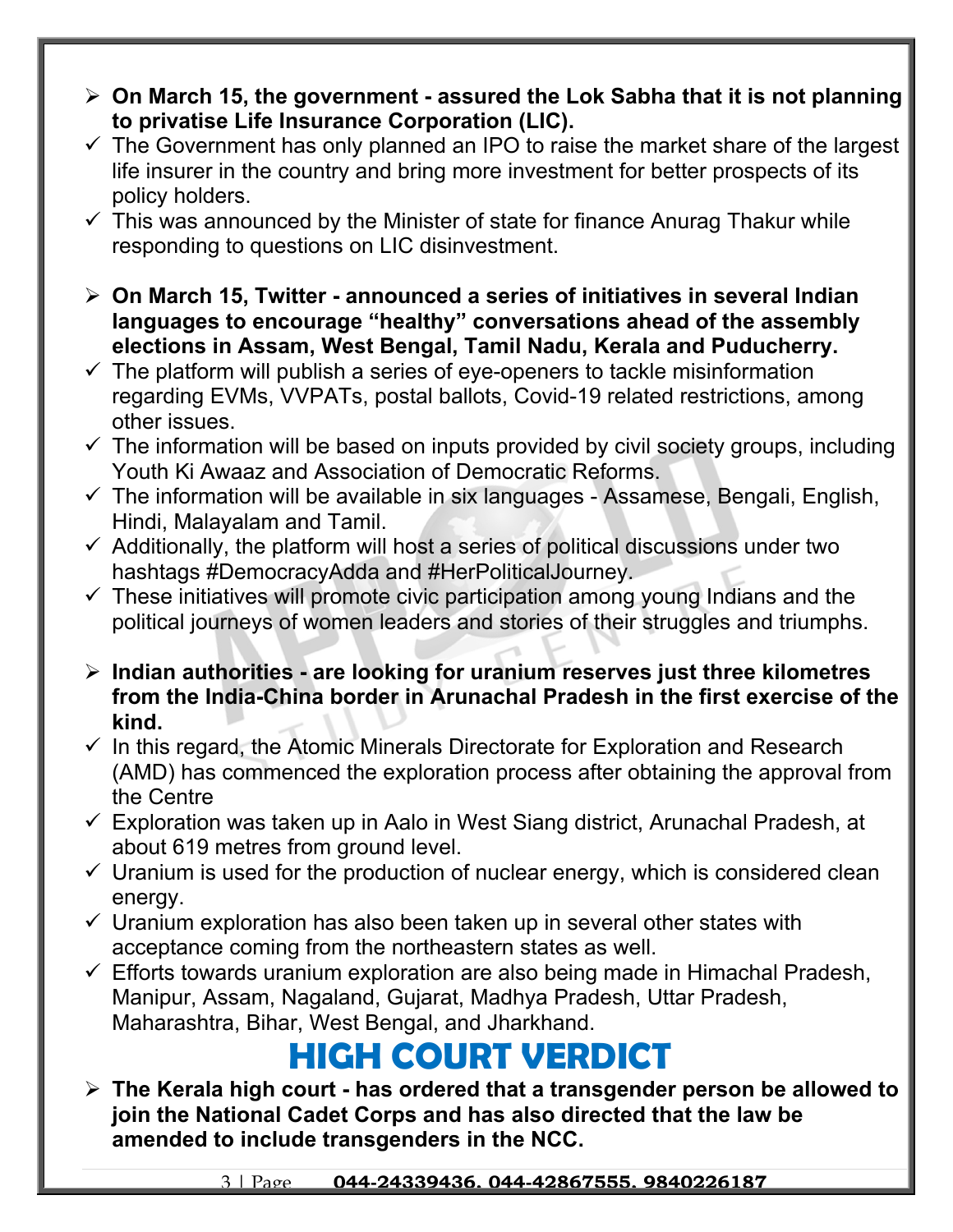- $\checkmark$  The verdict was pronounced by Justice Anu Sivaraman after considering a petition filed by Hina Haneefa, a student of University College in Thiruvananthapuram.
- $\checkmark$  At present, the NCC Act does not recognise the third gender and detailed guidelines are yet to be introduced for the integration of persons of the third gender into the NCC.
- $\checkmark$  The Court pointed out that the Transgender Persons (Protection of Rights) Act, 2019 recognises the right of transgenders to a life of dignity and prohibits discrimination against them.
- $\checkmark$  Provisions of the NCC Act cannot preclude the operation of the law on transgender rights, as per the court.
- $\checkmark$  The court also said the enactment on transgender rights was one intended to give effect to the rights guaranteed to such persons under Articles 14, 15, 19 and 21 of the Constitution and that it has to be kept in mind when considering cases of this nature.
- $\checkmark$  A transgender has not only the right to be recognised as a transgender but also the right to self-perceived gender identity as per the law, the court noted.
- $\checkmark$  Section 6 of NCC Act, which allows only males and females to enrol themselves in the NCC, was challenged by the petitioner.
- $\checkmark$  The NCC had contended that there was no provision in law to allow the entry of transgenders.

# **SCIENCE, TECHNOLOGY & ENVIRONMENT**

- **A mosquito protein, called AEG12 exhibits properties to inhibit the family of viruses that cause yellow fever, dengue, West Nile, and Zika, and also weakly inhibits coronaviruses**
- $\checkmark$  This was revealed by a new research undertaken by scientists at the US National Institutes of Health (NIH) and their collaborators.
- $\checkmark$  According to the researchers, the mosquito protein AEG12 works by destabilising the viral envelope and breaking the protective covering of the virus.
- $\checkmark$  However, the mosquito protein does not affect the viruses which do not have any envelope.
- $\checkmark$  The researchers used the X-ray crystallography to solve structure of the protein.

### **ECONOMY**

- **The National Payments Corporation of India (NPCI) has launched the "UPI-Help" on the BHIM UPI Application**
- $\checkmark$  The NPCI has said that users can now get disputes sorted out on Unified Payments Interface (UPI) platform transactions using the BHIM app.
- $\checkmark$  To start with, the NPCI has gone live on the BHIM app for customers of SBI, Axis Bank, HDFC Bank and ICICI Bank.
- $\checkmark$  Customers of Paytm Payments Bank and TJSB Sahakari Bank shall also be able to get the advantage of UPI-Help soon.